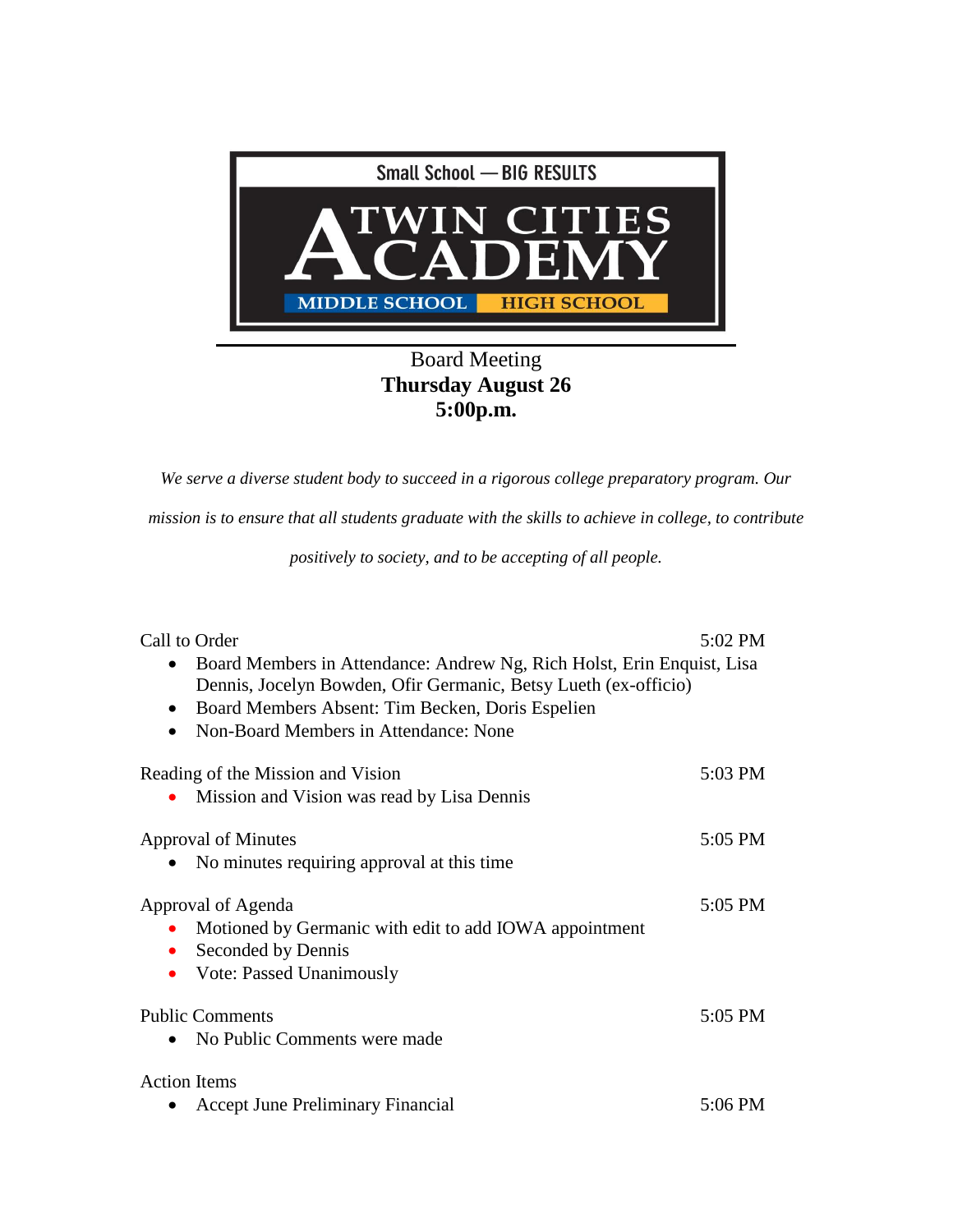- o Acceptance of June Prelimary Financial Statements Motioned by Ng
- o Seconded by Bowden
- o Lueth discusses June 2021 Preliminary Financial Statements. School finances appear to be in good shape. The school's current cash balance is \$3,278,373 with a Fund Balance of \$2,344,695 or 26.5% of total expenditures.
- o Vote: Passed Unanimously
- 2021-2022 Board Calendar Resolution 5:13 PM
	- o Board Meetings will take place the fourth Tuesday of each month.
	- o Approval of the 2021-2022 Board Calendar Motioned by Germanic
	- o Seconded by Dennis
	- o Vote: Passed Unanimously
- Board Officers 5:15 PM
	- o Board Chair
		- Andrew Ng nominates Rich Holst
		- The board unanimously accepts Rich Holst as Board Chair
		- o Vice Chair
			- Jocelyn Bowden nominates themselves
			- The board unanimously accepts Jocelyn Bowden as Vice Chair
		- o Treasurer
			- No nominations at this time
		- o Secretary
			- **Lisa Dennis nominates Andrew Ng**
			- The board unanimously accepts Andrew Ng as Secretary
- SY22 Safe Learning Plan 5:28 PM
	- o Germanic motions to approve the SY22 Safe Learning Plan
	- o Seconded by Bowden
	- o The school's Incident Response Team has created mitigation strategies, quarantine and isolation requirements, and metrics for masking within school buildings in regards to the prevention of the spread of COVID-19
	- o Vote: Passed Unanimously
- Appoint Identified Official with Authority (IOWA) 5:47 PM
	- o Germanic motions to appoint Betsy Lueth, Executive Director
	- o Seconded by Bowden
	- o Vote: Passed Unanimously

## New Business 5:48 PM

- Board Membership on Board Committees
	- o Governance Committee: Bowden, Dennis, Enquist, Germanic, Ng
	- o Finance Committee: Becken, Holst
- Review of Open Meeting Law requirements
	- o The board reviewed Minnesota Statute Chapter 13D Open Meeting Law
- Review of Data Practices Laws as it pertains to closed meetings
	- o The board reviewed Data Practices Laws and closed meetings